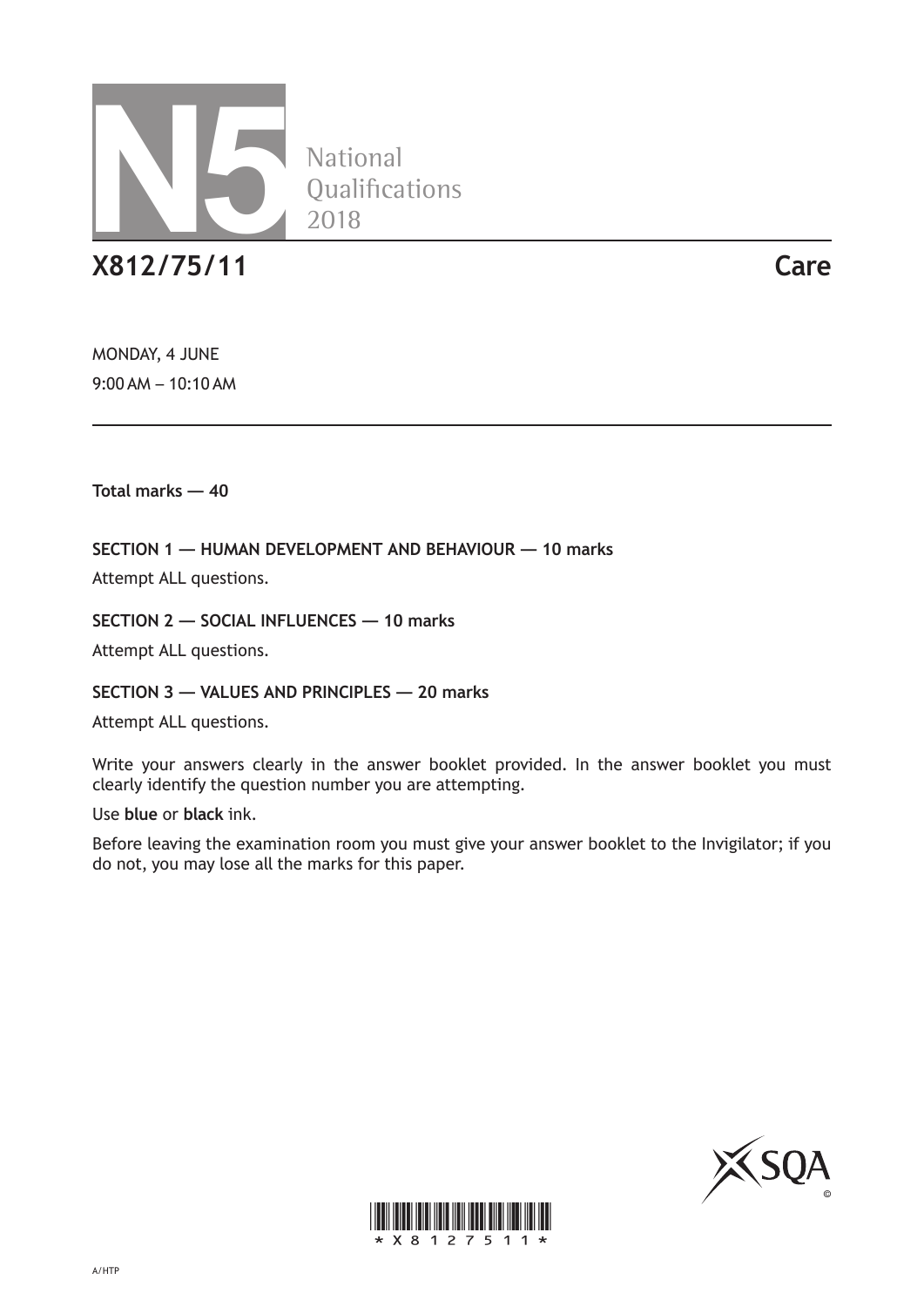## **SECTION 1 — HUMAN DEVELOPMENT AND BEHAVIOUR — 10 MARKS**

#### **Attempt ALL questions**

| $\mathbf{1}$ . | Describe a social need of an individual.                                | $\boldsymbol{\mathcal{P}}$ |
|----------------|-------------------------------------------------------------------------|----------------------------|
| 2.             | Describe what is meant by the term 'nature' within human development.   | $\mathcal{P}$              |
| 3.             | Describe one key concept from a psychodynamic or a humanistic approach. | $\mathcal{P}$              |

Read the following case study and answer **question 4**.

Eva is 3 and has started nursery. She has never been away from her family for an extended amount of time. She gets upset and cries throughout her nursery sessions.

**4.** Explain how a psychological approach will help a care worker to understand Eva's behaviour.

**MARKS**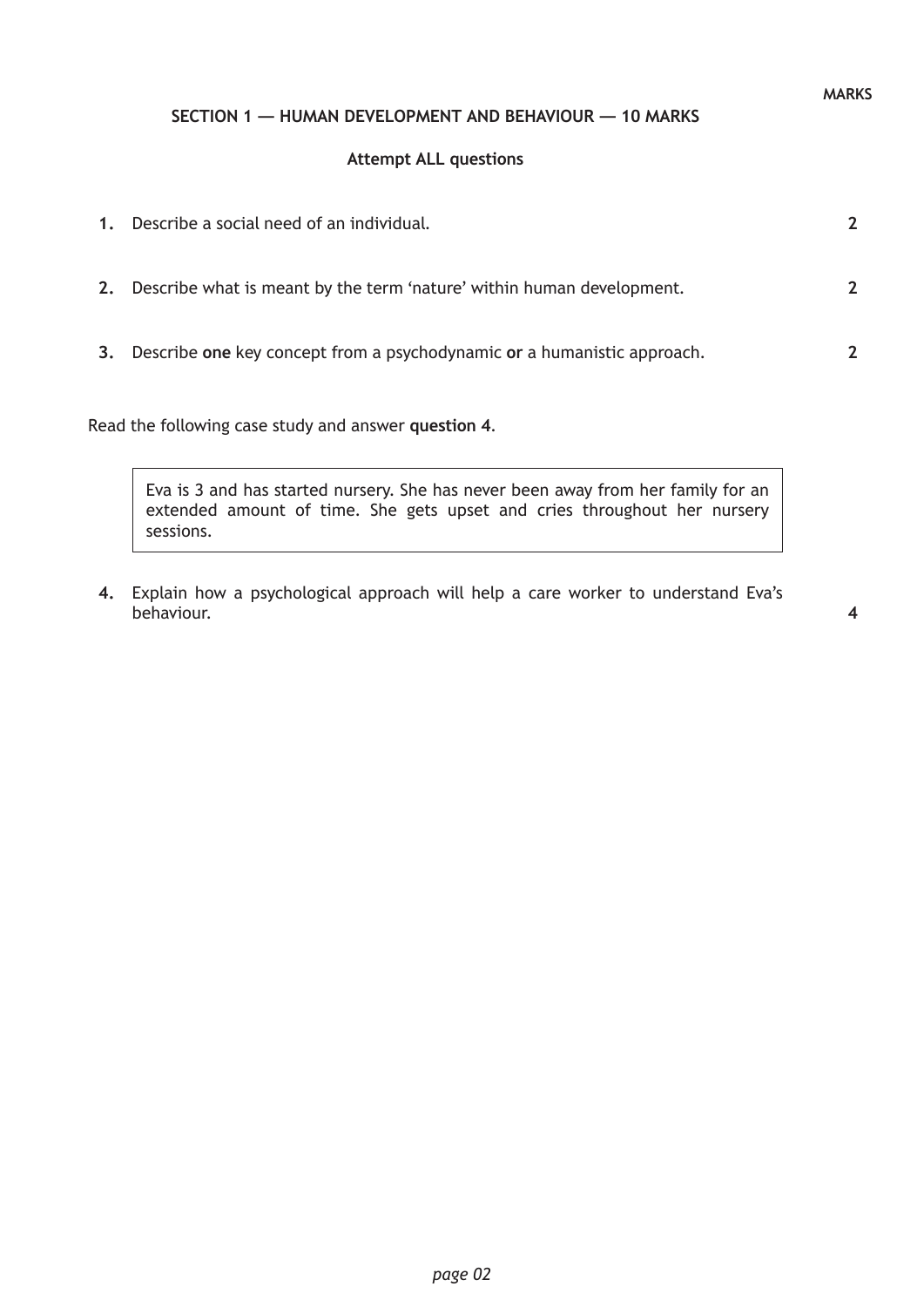# **SECTION 2 — SOCIAL INFLUENCES — 10 MARKS**

### **Attempt ALL questions**

- **5.** Describe the following sociological concepts:
	- norms
	- stereotyping.
- **6.** Explain peer groups as a social influence on adolescents.

Read the following case study and answer **question 7**.

Daniel lives in a homeless person's facility and is currently seeking employment. Daniel is qualified for the jobs that he is applying for, however has been unable to secure an interview for any of the positions.

**7.** Explain the possible effect of discrimination on Daniel's life chances.

**[Turn over**

**4**

**3**